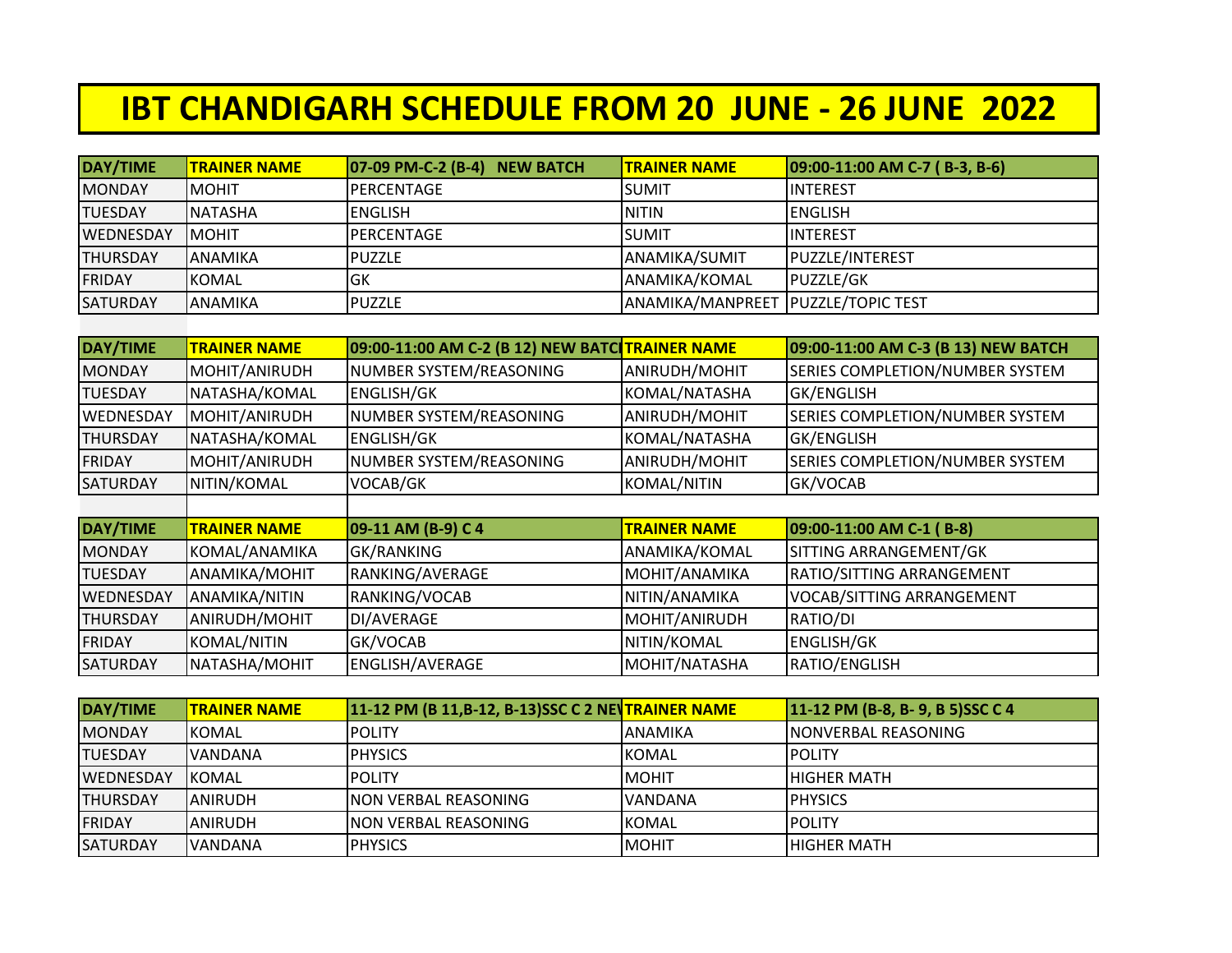| DAY/TIME         | <b>TRAINER NAME</b> | 11-12(B 3, B6) SSC C 7 | <b>TRAINER NAME</b>  | <b>12-02 PM-C3 (B 10) PUNJAB STATE</b> |
|------------------|---------------------|------------------------|----------------------|----------------------------------------|
| <b>MONDAY</b>    | ISUMIT              | IHIGHER MATH           | MOHIT/NITIN          | QUANT/ENGLISH                          |
| <b>TUESDAY</b>   | ISUMIT              | IHIGHER MATH           | KOMAL/NITIN          | <b>GK/ENGLISH</b>                      |
| <b>WEDNESDAY</b> | IVANDANA            | <b>I</b> PHYSICS       | <b>ANAMIKA/MOHIT</b> | REASONING/QUANT                        |
| <b>THURSDAY</b>  | <b>IKOMAL</b>       | <b>IHISTORY</b>        | KOMAL/ANAMIKA        | GK/REASONING                           |
| <b>IFRIDAY</b>   | <b>VANDANA</b>      | <b>I</b> PHYSICS       | VANDANA/MOHIT        | SCIENCE/QUANT                          |
| <b>SATURDAY</b>  | <b>IKOMAL</b>       | <b>IHISTORY</b>        | KOMAL/MOHIT          | GK/QUANT                               |

| DAY/TIME        | <b>TRAINER NAME</b>  | 12:00 - 2:00 PM-C2 (B 5)                       | <b>TRAINER NAME</b> | 12-02 PM C 1 (B-11) NEW BATCH |
|-----------------|----------------------|------------------------------------------------|---------------------|-------------------------------|
| <b>MONDAY</b>   | <b>ANAMIKA/MOHIT</b> | DATA SUFFICIENCY/PROFIT AND LOSS ANIRUDH/SUMIT |                     | <b>ENGLISH/HCF LCM</b>        |
| <b>TUESDAY</b>  | NATASHA/MOHIT        | <b>ENGLISH/ALLIGATION MIXTURE</b>              | NITIN/SUMIT         | <b>ENGLISH/HCF LCM</b>        |
| WEDNESDAY       | KOMAL/ANAMIKA        | <b>GK/INPUT OUTPUT</b>                         | ANIRUDH/KOMAL       | CODING DECODING/GK            |
| <b>THURSDAY</b> | NATASHA/MOHIT        | <b>ENGLISH/ALLIGATION MIXTURE</b>              | ANIRUDH/NITIN       | CODING DECODING/ENGLISH       |
| <b>FRIDAY</b>   | MOHIT/ANAMIKA        | ALLIGATION MIXTURE/INPUT OUTPUT KOMAL/SUMIT    |                     | <b>GK/HCF LCM</b>             |
| <b>SATURDAY</b> | MOHIT/KOMAL          | <b>ALLIGATION MIXTURE/GK</b>                   | NITIN/SUMIT         | <b>ENGLISH/HCF LCM</b>        |

| DAY/TIME          | <b>ITRAINER NAME</b> | <b>IWORKSHOP CLASSES 12-02 C4</b> | <b>ITRAINER NAME</b> | <b>2-04 PM-C3 DOUBT CLASS</b> |
|-------------------|----------------------|-----------------------------------|----------------------|-------------------------------|
| <b>MONDAY</b>     |                      |                                   | lsumit               | IQUANT                        |
| <b>TUESDAY</b>    | <b>IANIRUDH</b>      | IREASONING                        | <b>SUMIT</b>         | IQUANT                        |
| <b>IWEDNESDAY</b> | <b>ISUMIT</b>        | <b>ISIMPLIFICATION</b>            | <b>SUMIT</b>         | <b>QUANT</b>                  |
| <b>THURSDAY</b>   | Isumit               | ISIMPLIFICATION                   | <b>ANIRUDH</b>       | <b>IREASONING</b>             |
| <b>FRIDAY</b>     | IANIRUDH             | IREASONING                        | <b>INITIN</b>        | IENGLISH                      |
| <b>SATURDAY</b>   | <b>INATASHA</b>      | IENGLISH                          | IMOHIT               | IQUANT                        |

| DAY/TIME         | <b>TRAINER NAME</b>         | 02:00-06:00 PM CDS C 4     |
|------------------|-----------------------------|----------------------------|
| <b>MONDAY</b>    | NITIN/MOHIT/VANDANA/KOMAL   | ENGLISH/QUANT/SCIENCE/GS   |
| <b>TUESDAY</b>   | ANIRUDH/MOHIT/NITIN/KOMAL   | REASONING/QUANT/ENGLISH/GS |
| <b>WEDNESDAY</b> | ANIRUDH/MOHIT/VANDANA/KOMAL | REASONING/QUANT/SCIENCE/GS |
| <b>THURSDAY</b>  | NITIN/MOHIT/VANDANA/KOMAL   | ENGLISH/QUANT/SCIENCE/GS   |
| FRIDAY           | KOMAL/ANIRUDH/MOHIT/VANDANA | GS/REASONING/QUANT/SCIENCE |
| <b>SATURDAY</b>  | NITIN/MOHIT/VANDANA/KOMAL   | ENGLISH/QUANT/SCIENCE/GS   |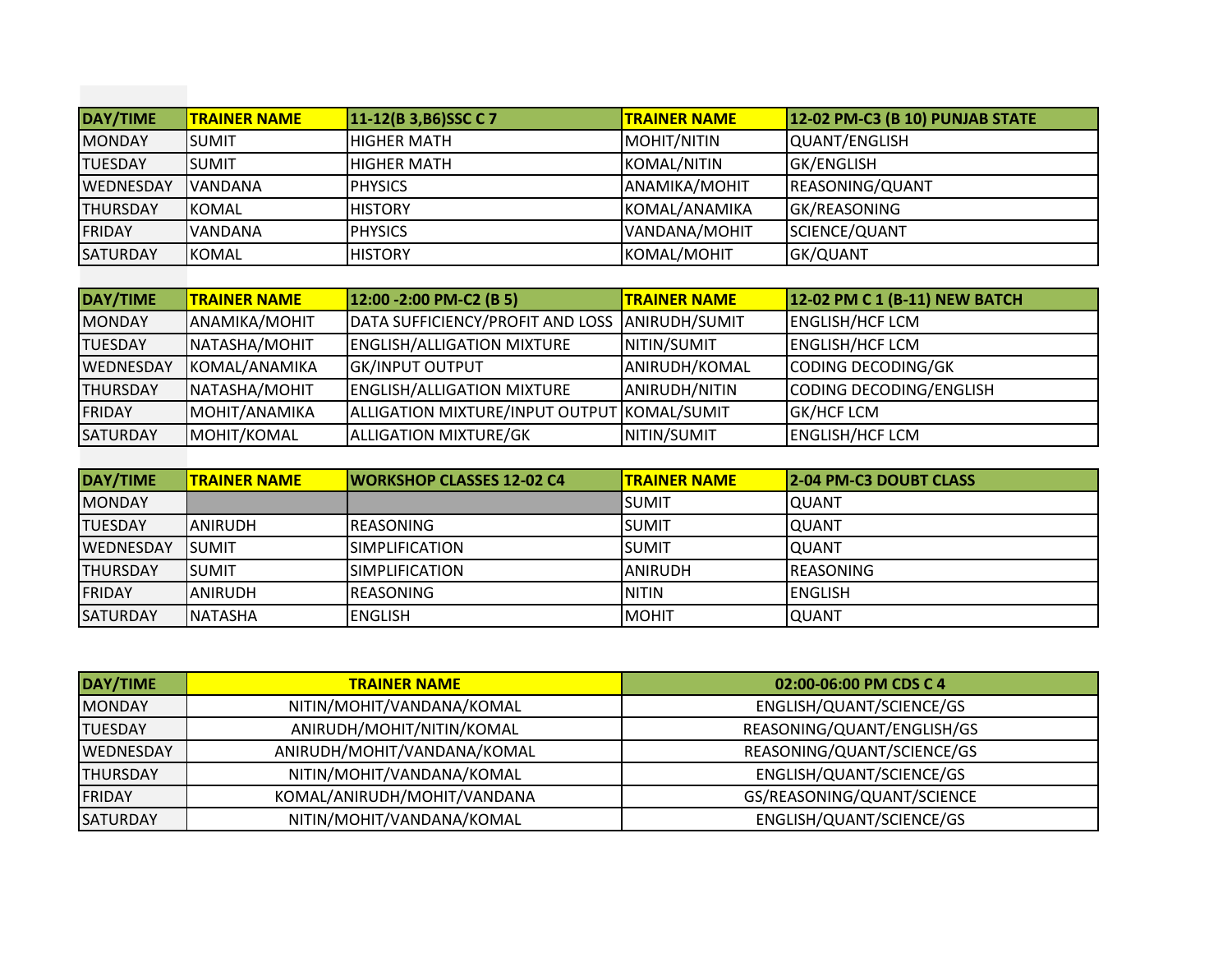| DAY/TIME         | <b>ITRAINER NAME</b> | 03:00-04:00 PM SSC B7.B2.B39 | <b>ITRAINER NAME</b> | <b>2-04 PM-C3 DOUBT CLASS</b> |
|------------------|----------------------|------------------------------|----------------------|-------------------------------|
| <b>MONDAY</b>    | <b>IKOMAL</b>        | lGS                          | <b>SUMIT</b>         | IQUANT                        |
| <b>ITUESDAY</b>  | <b>IKOMAL</b>        | lGS                          | <b>SUMIT</b>         | IQUANT                        |
| <b>WEDNESDAY</b> | IVANDANA             | <b>PHYSICS</b>               | <b>SUMIT</b>         | IQUANT                        |
| <b>ITHURSDAY</b> | IVANDANA             | <b>IPHYSICS</b>              | IANIRUDH             | <b>IREASONING</b>             |
| <b>FRIDAY</b>    | ISUMIT               | IHIGHER MATH                 | <b>NITIN</b>         | <b>IENGLISH</b>               |
| <b>SATURDAY</b>  | IVANDANA             | <b>I</b> PHYSICS             | <b>MOHIT</b>         | <b>QUANT</b>                  |

| DAY/TIME        | <b>TRAINER NAME</b> | 04:00-06:00 PM C-3 (B 15) NEW BATCHTRAINER NAME |               | $[04:00-06:00$ PM C-2 (B 7)        |
|-----------------|---------------------|-------------------------------------------------|---------------|------------------------------------|
| <b>MONDAY</b>   | ANIRUDH/NITIN       | <b>SERIES COMPLETION/ENGLISH</b>                | NITIN/ANAMIKA | <b>ENGLISH/SITTING ARRANGEMENT</b> |
| <b>TUESDAY</b>  | MOHIT/NITIN         | NUMBER SYSTEM/ENGLISH                           | NITIN/SUMIT   | <b>IPERCENTAGE</b>                 |
| WEDNESDAY       | KOMAL/NITIN         | <b>GK/ENGLISH</b>                               | SUMIT/ANAMIKA | <b>ENGLISH/SITTING ARRANGEMENT</b> |
| <b>THURSDAY</b> | MOHIT/ANIRUDH       | NUMBER SYSTEM/SERIES COMPLETION KOMAL/SUMIT     |               | <b>GK/ENGLISH</b>                  |
| <b>FRIDAY</b>   | MOHIT/ANIRUDH       | NUMBER SYSTEM/SERIES COMPLETION SUMIT/ANAMIKA   |               | ENGLISH/SITTING ARRANGEMENT        |
| <b>SATURDAY</b> | KOMAL/MOHIT         | <b>GK/NUMBER SYSTEM</b>                         | KOMAL/NITIN   | <b>GK/ENGLISH</b>                  |

| DAY/TIME         | <b>ITRAINER NAME</b> | 04:00-06:00 PM C-3 (B 14) X-SERVICE TRAINER NAME |                | 106-08 PM-C-2 NEW BATCH |
|------------------|----------------------|--------------------------------------------------|----------------|-------------------------|
| <b>MONDAY</b>    | <b>I</b> SUMIT       | IQUANT                                           | <b>NITIN</b>   | <b>ENGLISH</b>          |
| <b>TUESDAY</b>   | <b>JANIRUDH</b>      | <b>IREASONING</b>                                | <b>ANIRUDH</b> | <b>IREASONING</b>       |
| <b>WEDNESDAY</b> | <b>JANIRUDH</b>      | <b>IREASONING</b>                                | <b>KOMAL</b>   | <b>IGK</b>              |
| <b>THURSDAY</b>  | <b>IJASMEET</b>      | IMOCK TEST                                       | <b>NITIN</b>   | IENGLISH                |
| <b>FRIDAY</b>    | <b>INATASHA</b>      | IENGLISH                                         | <b>SUMIT</b>   | <b>IPROFIT AND LOSS</b> |
| <b>SATURDAY</b>  | <b>ISUMIT</b>        | <b>QUANT</b>                                     | lsumit         | <b>IPROFIT AND LOSS</b> |

| DAY/TIME         | <b>ITRAINER NAME</b> | <b>BANKING AWARENESS</b> | <b>ITRAINER NAME</b> | <b>HP GK</b>           |
|------------------|----------------------|--------------------------|----------------------|------------------------|
| <b>MONDAY</b>    |                      |                          |                      |                        |
| <b>TUESDAY</b>   |                      | 12.00 PM - 01:00 PM C7   | <b>SUMIT SHARMA</b>  | 03.00 PM - 05:00 PM C7 |
| <b>WEDNESDAY</b> | <b>SURENDER</b>      | <b>WEDNESDAY</b>         |                      | <b>FRIDAY</b>          |
| <b>THURSDAY</b>  |                      |                          |                      |                        |
| FRIDAY           |                      |                          |                      |                        |
| <b>SATURDAY</b>  |                      |                          |                      |                        |

| <b>ITRAINER NAME</b> | <b>IWEEKEND BATCH SATURDAY</b> | <b>ITRAINER NAME</b> | <b>IWEEKEND BATCH SUNDAY</b> |
|----------------------|--------------------------------|----------------------|------------------------------|
|                      |                                |                      |                              |